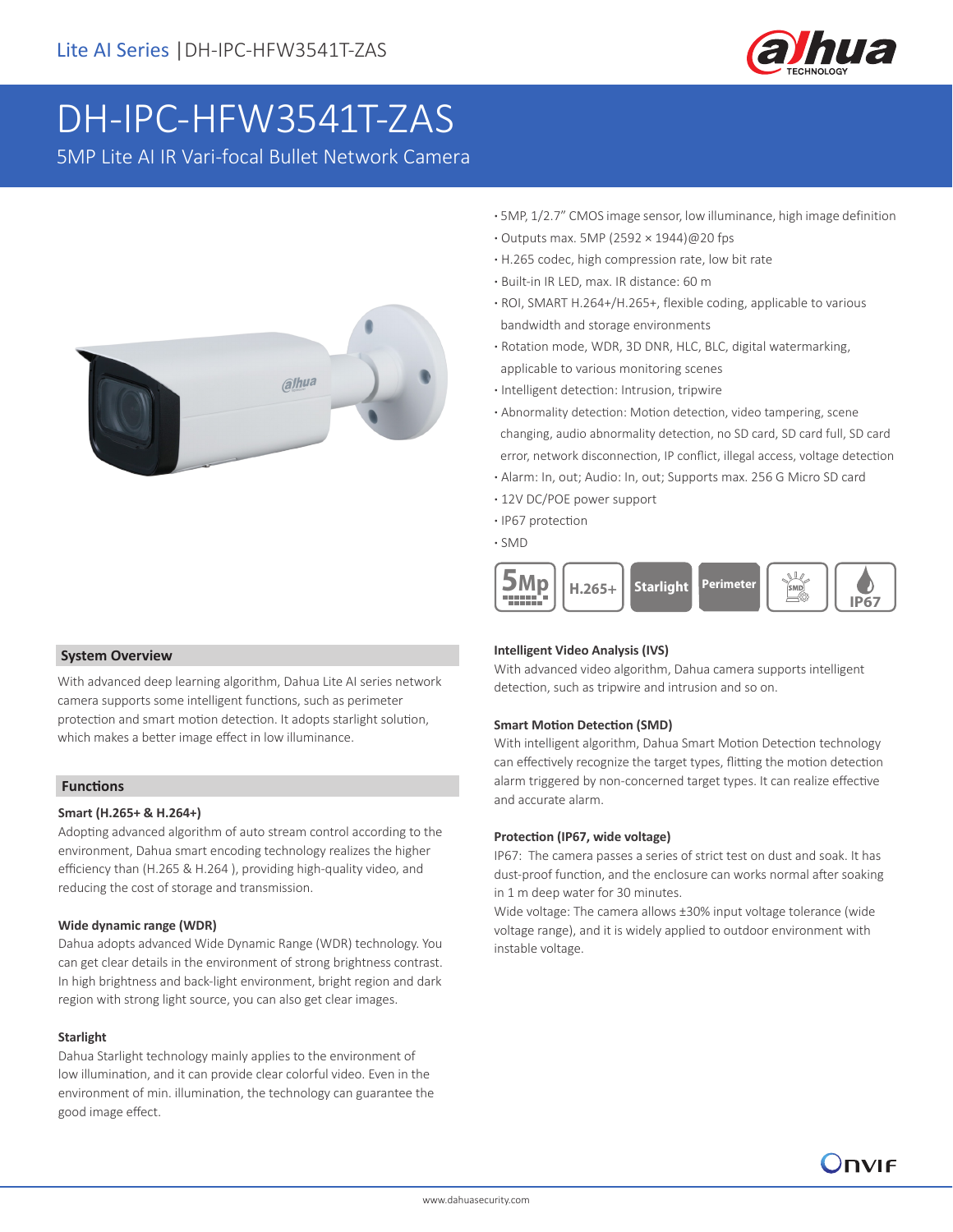# Lite AI Series |DH-IPC-HFW3541T-ZAS

# **Technical Specification**

| Camera                          |      |                                                                 |                     |                      |                               |
|---------------------------------|------|-----------------------------------------------------------------|---------------------|----------------------|-------------------------------|
| Image Sensor                    |      | 1/2.7" 5Megapixel progressive CMOS                              |                     |                      |                               |
| <b>Effective Pixels</b>         |      | 2592 (H) ×1944 (V)                                              |                     |                      |                               |
| <b>ROM</b>                      |      | 128 MB                                                          |                     |                      |                               |
| <b>RAM</b>                      |      | 512 MB                                                          |                     |                      |                               |
| <b>Scanning System</b>          |      | Progressive                                                     |                     |                      |                               |
| <b>Electronic Shutter Speed</b> |      | Auto/Manual 1/3 s-1/100000 s                                    |                     |                      |                               |
| Min. Illumination               |      | 0.005 Lux@F1.5                                                  |                     |                      |                               |
| <b>IR Distance</b>              |      | 60 m (197 ft)                                                   |                     |                      |                               |
| IR On/Off Control               |      | Auto/Manual                                                     |                     |                      |                               |
| <b>IR LEDs Number</b>           |      | 4 (IR LEDs)                                                     |                     |                      |                               |
| Pan/Tilt/Rotation Range         |      | Horizontal: 0°-360°; vertical: 0°-90°; rotation: 0°-360°        |                     |                      |                               |
| Lens                            |      |                                                                 |                     |                      |                               |
| Lens Type                       |      | Motorized vari-focal                                            |                     |                      |                               |
| Mount Type                      |      | $\phi$ 14                                                       |                     |                      |                               |
| Focal Length                    |      | $2.7$ mm $-13.5$ mm                                             |                     |                      |                               |
| Max. Aperture                   |      | F1.5                                                            |                     |                      |                               |
| Field of View                   |      | Horizontal: 99°-26°<br>Vertical: 72°-20°<br>Diagonal: 133° -33° |                     |                      |                               |
| Iris Type                       |      | Fixed aperture                                                  |                     |                      |                               |
| <b>Close Focus Distance</b>     |      | $0.8 \text{ m}$ (2.6 ft)                                        |                     |                      |                               |
| <b>DORI Distance</b>            | Lens | Detect                                                          | Observe             | Recognize            | Identify                      |
|                                 | W    | 64.0 m<br>(210.0ft)                                             | 25.6 m<br>(84.0 ft) | 12.8 m<br>(42.0 ft)  | 6.4 <sub>m</sub><br>(21.0 ft) |
|                                 | T    | 222.0 m<br>(728.3 ft)                                           | 88.8m<br>(291.3 ft) | 44.4 m<br>(145.7 ft) | 22.2 m<br>(72.8 ft)           |

# Professional, Intelligent

| <b>Perimeter Protection</b> | Tripwire; intrusion (Recognition of human and vehicle)                                                                                                                                                     |  |  |  |
|-----------------------------|------------------------------------------------------------------------------------------------------------------------------------------------------------------------------------------------------------|--|--|--|
| Intelligent Search          | Work together with Smart NVR to perform refine<br>intelligent search, event extraction and merging to event<br>videos                                                                                      |  |  |  |
| Video                       |                                                                                                                                                                                                            |  |  |  |
| Video Compression           | H.265; H.264; H.264H; H.264B; MJPEG                                                                                                                                                                        |  |  |  |
| Smart Codec                 | Yes                                                                                                                                                                                                        |  |  |  |
| Video Frame Rate            | Main stream (2592 × 1944@1-20 fps)<br>(2688 × 1520@1-25/30 fps)<br>sub stream(704 × 576@1-25 fps/704 × 480@1-30 fps)<br>third stream(1280 × 720@1-25/30 fps)                                               |  |  |  |
| <b>Stream Capability</b>    | 3 streams                                                                                                                                                                                                  |  |  |  |
| Resolution                  | 5M (2592 × 1944); 4M (2688 × 1520); 3M (2304 × 1296);<br>1080p (1920 × 1080); 1.3M (1280 × 960); 720p (1280<br>x 720); D1 (704 x 576/704 x 480); VGA (640 x 480); CIF<br>$(352 \times 288/352 \times 240)$ |  |  |  |
| <b>Bit Rate Control</b>     | CBR/VBR                                                                                                                                                                                                    |  |  |  |
| Video Bit Rate              | H.264: 3 Kbps-8192 Kbps<br>H.265: 3 Kbps-8192 Kbps                                                                                                                                                         |  |  |  |

| Day/Night                | Auto(ICR)/Color/B/W                                                                                                                                                       |  |  |  |
|--------------------------|---------------------------------------------------------------------------------------------------------------------------------------------------------------------------|--|--|--|
| <b>BLC</b>               | Yes                                                                                                                                                                       |  |  |  |
| <b>HLC</b>               | Yes                                                                                                                                                                       |  |  |  |
| <b>WDR</b>               | 120 dB                                                                                                                                                                    |  |  |  |
| White Balance            | Auto/natural/street lamp/outdoor/manual/regional<br>custom                                                                                                                |  |  |  |
| Gain Control             | Auto/Manual                                                                                                                                                               |  |  |  |
| Noise Reduction          | 3D DNR                                                                                                                                                                    |  |  |  |
| <b>Motion Detection</b>  | OFF/ON (4 areas, rectangular)                                                                                                                                             |  |  |  |
| Region of Interest(RoI)  | Yes (4 areas)                                                                                                                                                             |  |  |  |
| Smart IR                 | Yes                                                                                                                                                                       |  |  |  |
| Image Rotation           | 0°/90°/180°/270° (Support 90°/270° with 1920 × 1080<br>resolution.)                                                                                                       |  |  |  |
| Mirror                   | Yes                                                                                                                                                                       |  |  |  |
| <b>Privacy Masking</b>   | 4 areas                                                                                                                                                                   |  |  |  |
| Audio                    |                                                                                                                                                                           |  |  |  |
| <b>Audio Compression</b> | G.711a; G.711Mu; G726; AAC                                                                                                                                                |  |  |  |
| Network                  |                                                                                                                                                                           |  |  |  |
| Network                  | RJ-45 (10/100 Base-T)                                                                                                                                                     |  |  |  |
| Protocol                 | IPv4;IPv6;HTTP;HTTPS;TCP;UDP;ARP;RTP;RTSP;RTCP;<br>RTMP;SMTP;FTP;SFTP;DHCP;DNS;DDNS;QoS;UPnP;NTP;<br>Multicast;ICMP;IGMP;NFS;PPPoE;802.1x;SNMP                            |  |  |  |
|                          |                                                                                                                                                                           |  |  |  |
| Interoperability         | ONVIF(Profile S/Profile G);CGI;P2P;Milestone;Genetec                                                                                                                      |  |  |  |
| Scene Self-adaptation    | Yes                                                                                                                                                                       |  |  |  |
| User/Host                | 20 (Total bandwidth: 64 M)                                                                                                                                                |  |  |  |
| <b>Edge Storage</b>      | FTP; SFTP; Micro SD Card (support max. 256 G); Dahua<br>Cloud; NAS                                                                                                        |  |  |  |
| Browser                  | IE: IE8, IE9, IE11<br>Chrome<br>Firefox                                                                                                                                   |  |  |  |
| Management Software      | Smart PSS, DSS, DMSS                                                                                                                                                      |  |  |  |
| Mobile Phone             | IOS; Android                                                                                                                                                              |  |  |  |
| Certification            |                                                                                                                                                                           |  |  |  |
| Certifications           | CE-LVD: EN60950-1<br>CE-EMC: Electromagnetic Compatibility Directive<br>2014/30/EU<br>FCC: 47 CFR FCC Part 15, Subpart B<br>UL/CUL: UL60950-1 CAN/CSA C22.2 No.60950-1-07 |  |  |  |
| Port                     |                                                                                                                                                                           |  |  |  |
| Audio Input              | 1-channel (RCA port)                                                                                                                                                      |  |  |  |
| Audio Output             | 1-channel (RCA port)                                                                                                                                                      |  |  |  |
| Alarm Input              | 1 channel in: 5mA 3V-5V DC                                                                                                                                                |  |  |  |
| Alarm Output             | 1 channel out: 300mA 12V DC                                                                                                                                               |  |  |  |
| Power                    |                                                                                                                                                                           |  |  |  |